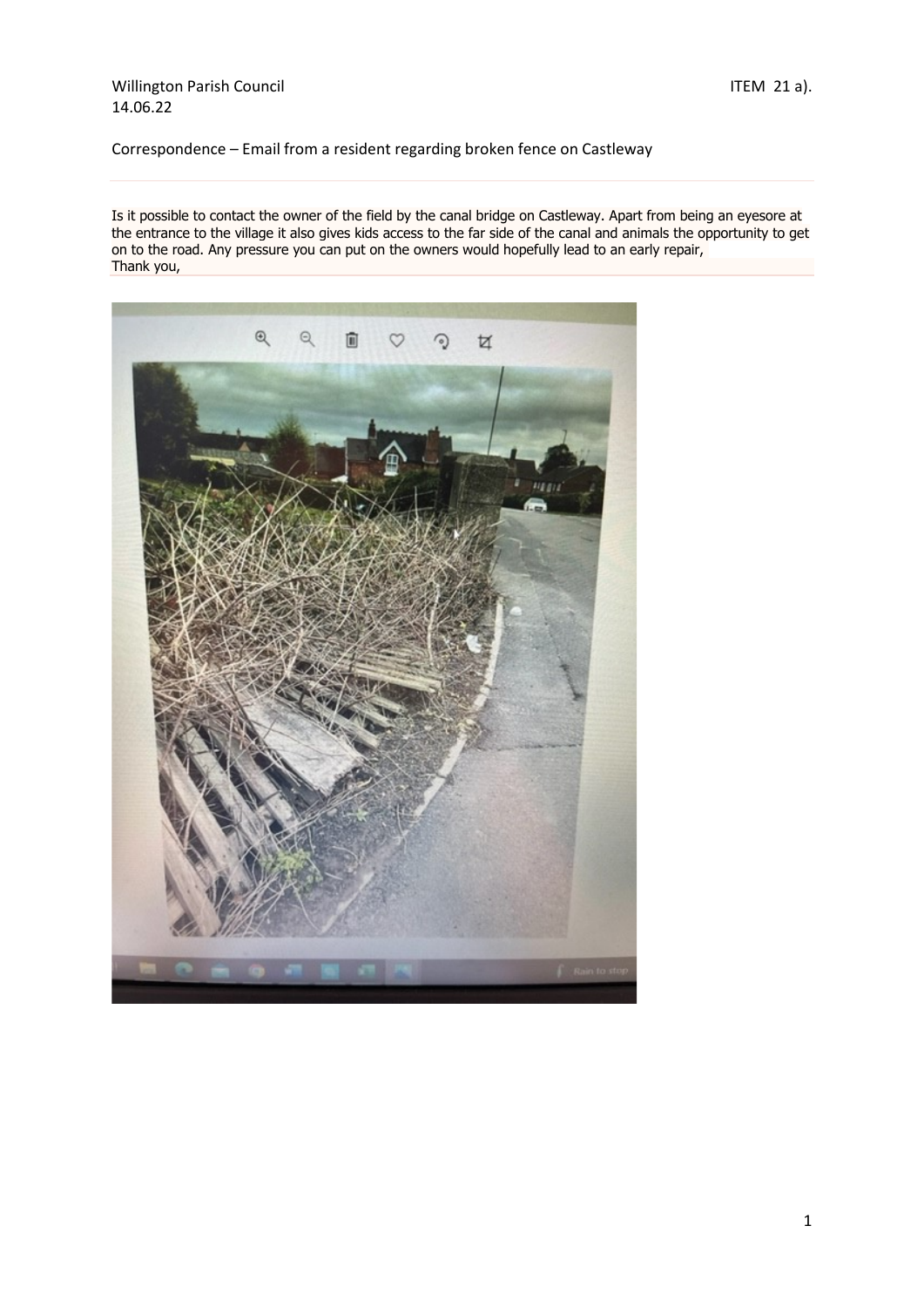Correspondence – Message from resident SDDC tree preservation order records for trees in Willington

To WPC Chair,

Nearly two years ago, I submitted a request to SDDC that some elementary errors in the SDDC records of TPO's within Willington Parish - as recorded on SDDC's TPO map - should be corrected.. See my August 2020 email shown below.

That request has produced no action by SDDC. Nothing, but nothing, has subsequently been done to amend the erroneous data. Today I have again checked the SDDC data and the incorrect data is still shown. The Map also shows a weeping willow on land at the junction of North Close/Beech Avenue. This SDDC by its own Planning Approval process, allowed to be cut down without any specification of replacement species, more than a decade ago

In particular, TPO 94 identifies the lime trees at Hill Farm, Etwall Road, Willington, as being in MELBOURNE parish.

In the likely event that the Applicants for Etwall Road's Axis 50 project will once again appeal (the fourth such Appeal since 2004) against any refusal by SDDC, TPO 94's location error could play a material part in any such appeal hearing, given the trees' proximity to the Axis 50 site. Record of correct location is therefore vital.

Can I ask (a) that the Willington Parish Council makes an immediate assessment of all TPO's in its area, and (b) that the WPC, carrying more weight than any individual, should also lean on our SDDC representatives to seek appropriate action from the District Council.

I would appreciate being kept abreast of any PC developments on the issue.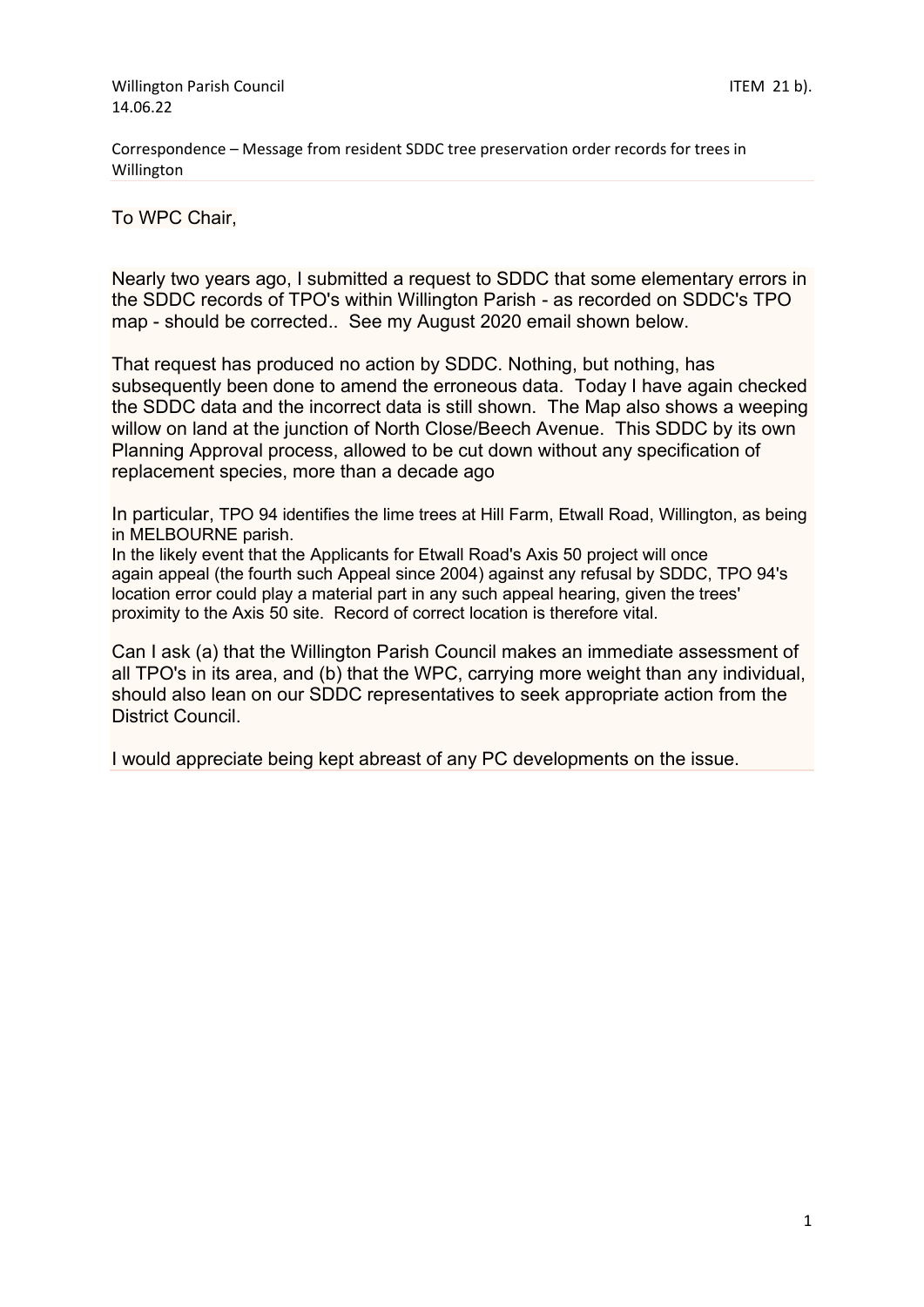# Correspondence – Message from resident regarding Bowls and Tennis Club Clubhouse

The bowls club has a club house The tennis courts doesn't have that "luxury".

Could the bowls club house be updated and extended to make a club house for the tennis courts club (ready for when it happens) too? It could be under the same roof or have a partition to separate the two.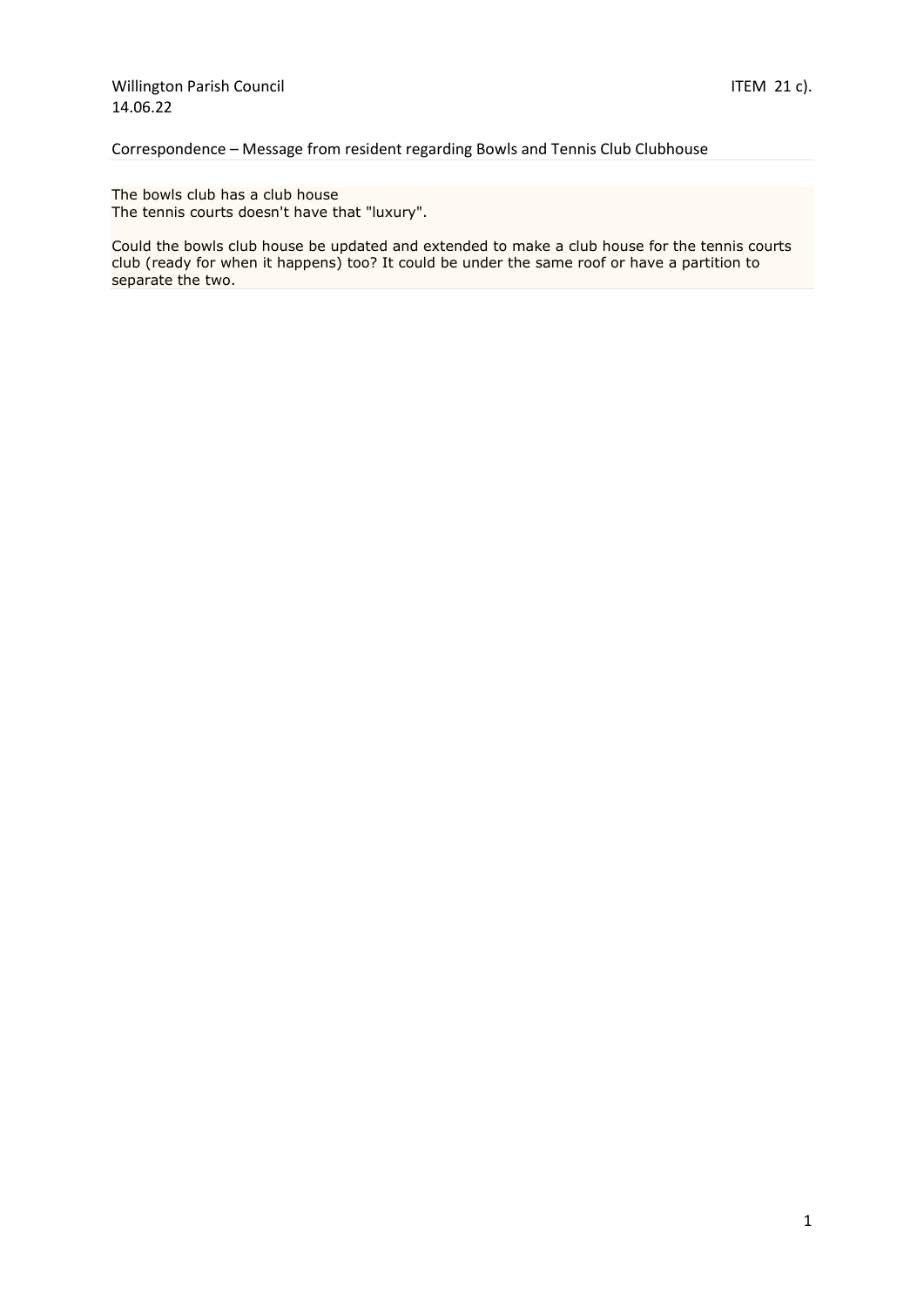#### Correspondence – Email from 2 residents regarding Ivy Close development

### **Email 1**

I am writing to you today, as it has been brought to my attention that a major development planning application has been submitted to the planning department at SDDC. The closing date for objections is 10th June 2022, I am not sure when your next meeting is, but I would be grateful if this could be included in the agenda at the next Parish Council meeting.

The previous planning application for the same piece of land was rejected due to various concerns regarding the site and the approach in Ivy Close.

### **Email 2**

## Planning Application for land in Ivy Close, Willington

Sent: Fri, 20 May, 2022 at 10:20 am

To: [martyn.ford@derbyshire.gov.uk](javascript:void(0);)

Cc: [andrew.macpherson@southderbyshire.gov.uk,](javascript:void(0);) [Clerk@willingtonPC.org.uk](javascript:void(0);)

Hello Martyn

You are quoted in last night's Derby Telegraph regarding the LonXOne planning application to permit development within Ivy Close, Willington. "This is a totally unacceptable scheme in an unacceptable location"

You are so right! The Application itself is such a load of tosh!

For example the Flood Risk Assessment says that there is no Main River involvement. Really? If you look at either SDDC's Strategic Flood Risk Assessment (at tile 25-Willington) , or EA mapped evidence, you will see the adjacent drain alongside the Railway/Ivy Close roadway, is classifed as **MAIN RIVER**!\* The drain dates back to construction of the nearby railway embankmet and is essential to maintaining the embankment's stability. The drain's flow originates on the application site as a result, in part, of seepage of water from the T&M canal (through the towpath), yet this point is denied in the applicant's submitted FRA.

The installation of the pedestrian underpass, from Ivy Close toward Kingfisher Drive, has meant that surface water can (and does!) run through it to the Ivy Close drain, worsening the pooling suffered in Ivy Close in times of flood. The development would only exacerbate this situation.

SuDS is plainly not an option - pluvial flow plus any canal loss requires the site to be available as a holdingback area for water in times of flood. Any failure of the canal, which sits at a higher level than the subject site at this point, would produce catastrophic flooding of the site.

Technically there are many other shortcomings, in the Application. I'm sure SDDC Planning Officers will recognise them much better than I!

Kind regards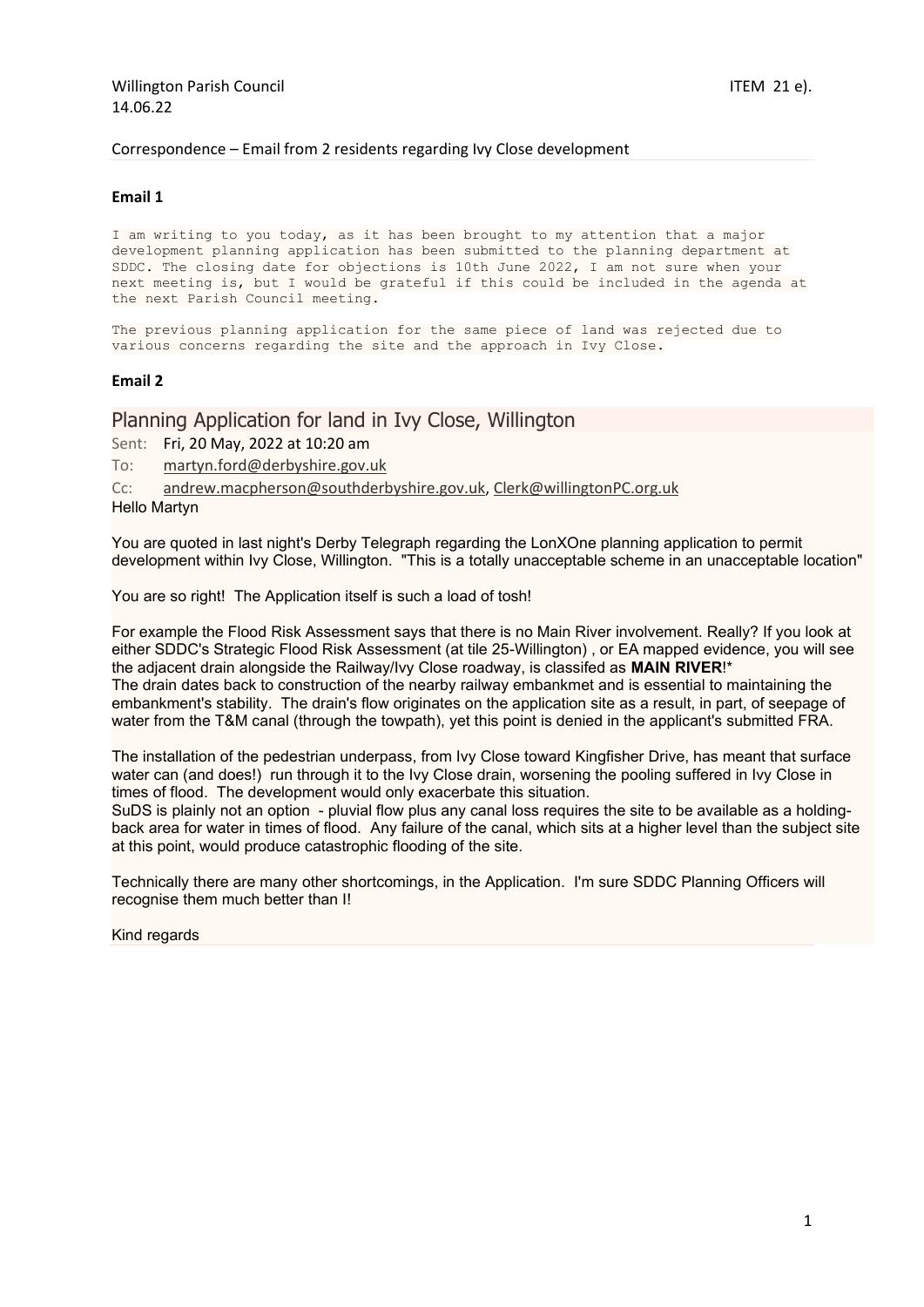Willington Parish Council and the control of the control of the control of the control of the control of the control of the control of the control of the control of the control of the control of the control of the control 14.06.22

Correspondence – Email from neighbouring Parish regarding the dangerous junction at Carriers Road/Egginton Road (Egginton)

Hi

Egginton Parish Council recently did a village petition to demonstrate the strength of feeling locally that safety at the Egginton Road/ Carriers Road junction needs to be improved. I suggested that an additional electronic petition would enable neighbouring villages to join the petition also. Please see below a link to the current electronic petition;

# <https://chng.it/zwGLsqzmNB>

Etwall Parish Council have also supported this.

There have been too many accidents and countless 'near misses' at this very busy junction and the Council have an opportunity to act. There are some short term changes that can be made to signage and visibility but we are also looking for long-term changes that will make this a safer crossing for all.

With the impending Freeport development, residential developments and John Port increasing it's in-take by 500 this junction is set to become even busier and therefore even more dangerous.

Please can I ask that you share this within your parish councils and communities to give those people who wish too, a chance to sign. Thanks